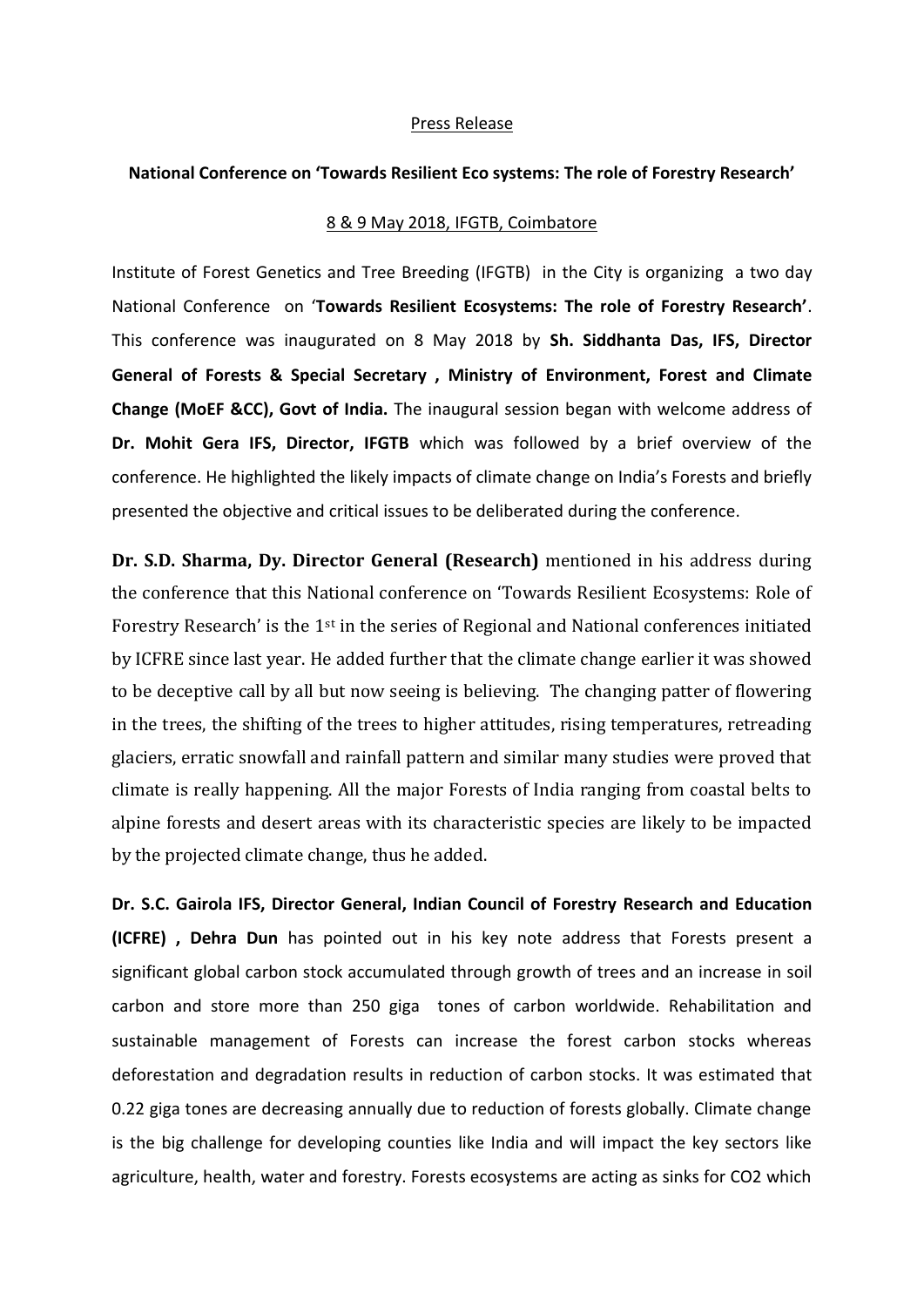is the most abundant green house gas in the atmosphere. Fragmentation and diversion of Forest land for non forestry purposes are the main source of CO2 emissions whereas forestry sector plays significant role to reduce CO2 emissions and remove accumulated CO2 from the atmosphere by sequestration in vegetation as well as soil.

Currently management approaches are being proposed that intend to mitigate climate change by enhancing forest carbon stocks and foster adaptation by maintaining compositionally and structurally complex forests. To reduce vulnerability of climate change the mitigation programmes and adaptive practices could be incorporated in the forest research programmes. He further added that ICFRE has brought out a National REDD – plus strategy and submitted to Government so that the country's forests can reap the benefit of REDD- Plus framework which aims to reward forest communities for forest conservation, sustainable management of forests and enhancement of carbon stocks. He also emphasized that Climate change impact and vulnerability assessment at National, State and Regional level is necessary to develop adaptation strategies for forests .

**Sh. Siddhanta Das IFS Director General of Forests & Special Secretary, MoEFF & CC** in his inaugural address said that according to the  $5<sup>th</sup>$  assessment report of intergovernmental panel on climate change the average global surface temperature is likely to rise in the range of 1.5 to 4.5 °C by the end of 21<sup>st</sup> century. This is expected to cause further warming and induce many changes in the global climate systems during this century and which are very likely to be more severe than observed the last century.

He added that public concern over climate change led to the establishment of intergovernmental panel on climate change in 1988. He also mentioned about the Paris agreement in 2015 which reaffirmed the goal of limiting global temperature increase well below 2 °C above pre industrial level while urging efforts to limit the increase to 1.5°C. Through this Paris agreement the countries also agreed to a long term goal to increase the ability to adapt to the adverse impacts of climate change and foster climate resilience while reducing their Green house Gas emissions. In recognization of the growing problem of Climate change, India declared a voluntary goal of reducing the emission intensity of its GDP by 33 to 35% over 2005 levels by 2030.